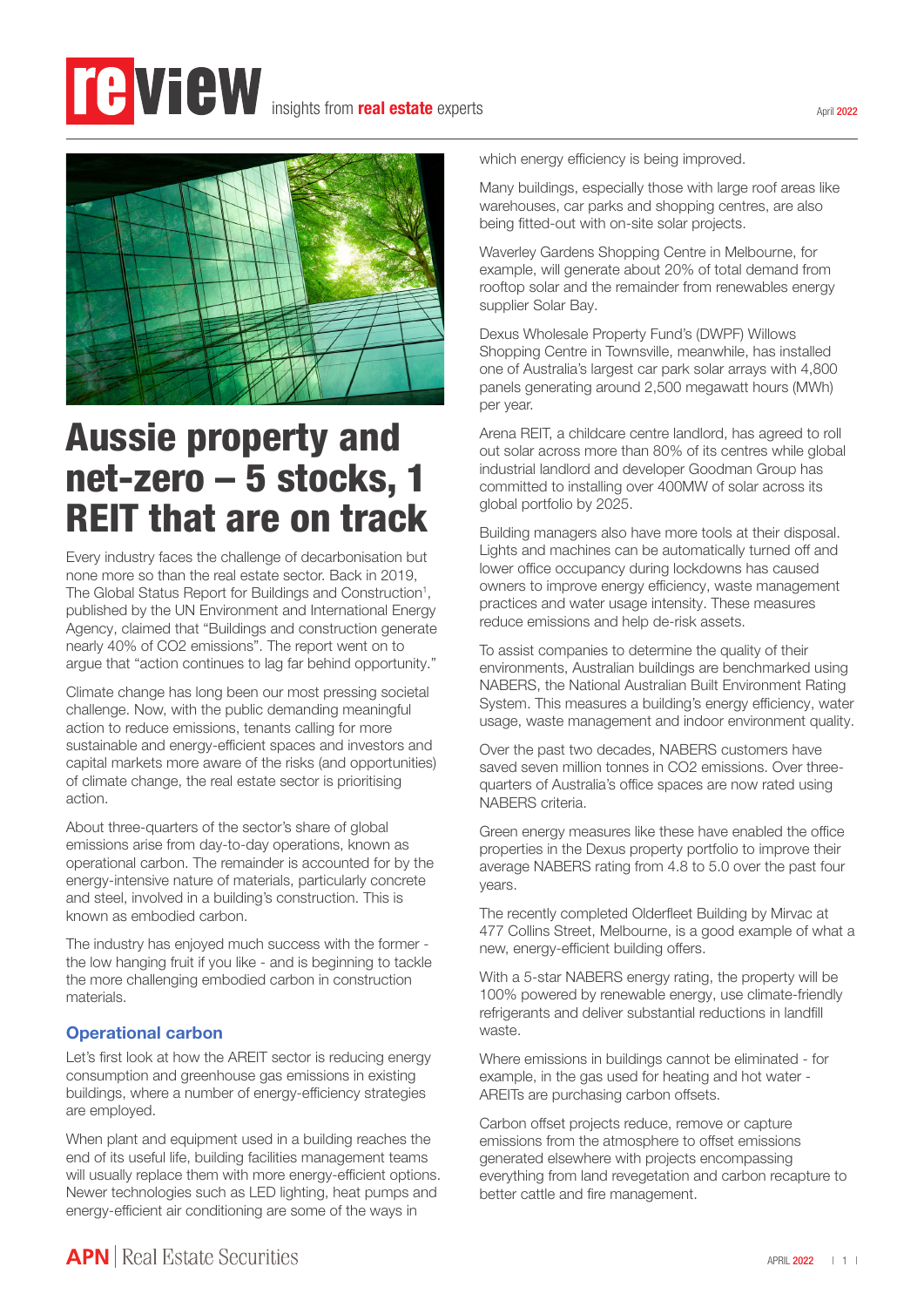#### Net-zero targets

The aim of these measures is to become what is known as 'net zero' and the AREIT sector is rapidly moving towards this point.

Dexus is one of a group that is leading the charge to net zero. It originally aimed to reach net-zero for its group managed portfolios<sup>2</sup> by 2030. That target is on track to being achieved by the end of this financial year. In fact, of Australia's 32 AREITs within the AREIT 300, 25 (which account for ~90% of the index) have announced net-zero targets. Today, these 25 groups have net zero carbon targets with the larger AREITs especially moving quickly to net zero. Other groups that have brought their net zero targets forward include both Mirvac and GPT Group. Mirvac in November 2021 reached its target of becoming net carbon positive nine years ahead of its original schedule, while GPT Group now plans to be net zero by 2024, six years earlier.

This is a finding consistent with our inaugural AREIT ESG Survey conducted in 2021. This year's survey is likely to find that net-zero targets are even more widespread and ambitious. This is a sector moving rapidly towards decarbonisation.

Overall, Australia's REIT sector is making excellent progress, especially in an operational sense where the toolkit is extensive. Progress in addressing the embodied carbon in building materials is proving more complex.

#### Embodied carbon

Embodied carbon arises from the emissions created in the manufacturing of materials used in building construction, especially concrete, steel and aluminium.

As the real estate sector reduces its operational emissions, embodied carbon will represent an increasing share of the overall lifecycle emission of an asset.

While there is a roadmap for buildings to become operationally net-zero, there is not yet a clear pathway for embodied carbon. There is, however, progress, best illustrated with two local examples.

At 180 metres, Atlassian's new 40-storey headquarters under construction at the Tech Central precinct in Sydney will be the world's tallest commercial hybrid timber building.

Featuring a rooftop garden and a timber core, the building will also use carbon-neutral concrete to minimise embodied carbon emissions. As cement ages and weathers over time, it also absorbs carbon dioxide in a process called carbonation, acting like a carbon sink.

Most concrete manufacturers now offer climate-friendly products, which are becoming competitive with traditional products. This is an area seeing considerable progress.

Groups like Boral and Fletcher Building are also reusing old waste in the production of new materials, allowing developments like GPT's 51 Flinders Lane in Melbourne to target a 40% reduction in whole-of-life embodied carbon emissions.

Such developments are likely to become the norm as these proof-of-concept examples fill with businesses and their workforces.

Still, making energy-intensive products like carbon-neutral steel remains a challenge.

But even here there are encouraging signs. Green hydrogen technology and other forms of cheap, renewable power offer much promise. At some point, we will solve these problems, too.

In the meantime, the evidence is compelling. The real estate sector is taking the necessary steps toward decarbonisation.

This progress is not only the result of doing the right thing. Commercial property owners have a compelling commercial interest in making their assets carbon neutral, including to attract more high-value tenants, meet their investors' objectives and take advantage of lower operational costs.

The industry would benefit from more research and benchmarking so that progress can be quantified. Support from Australian governments in helping the sector make the transition to a net-zero industry that still accounts for about 40% of global carbon emissions would also be welcome.

But even without these things, the sector has made exceptional progress, especially in the past few years.

At DXAM, we incorporate ESG criteria into our decision making and have witnessed the progress first-hand. Environmentally orientated investors that want to support the transition to a net-zero world can be comforted by investing in AREITs and, like the planet, have much to gain.

1. 2019 global status report for buildings and construction, International Energy Agency, December 2019.

2. Dexus HY22 Results.

*This material ("Material") has been prepared by Dexus Asset Management Limited (ACN 080 674 479, AFSL No. 237500) ("DXAM"), the responsible entity and issuer of the financial products mentioned in this Material. DXAM is a wholly owned subsidiary of Dexus (ASX: DXS). [read more]Information in this Material is current as at the time of publishing, is for general information purposes only, does not constitute financial product advice and does not purport to contain all information necessary for making an investment decision. It is provided on the basis that the recipient will be responsible for assessing their own financial situation, investment objectives and particular needs. Before investing in any fund mentioned in this Material, investors should read the relevant product disclosure statement ("PDS") in full, and seek independent legal, tax and financial advice. The PDS is available from DXAM, Level 5, 80 Collins Street (South Tower), Melbourne VIC 3000, by visiting www.apnres.com.au or by phoning 1800 996 456. The PDS contains important information about risks, costs and fees (including fees payable to DXAM for managing the fund). Any investment is subject to investment risk, including possible delays in repayment and loss of income and principal invested, and there is no guarantee on the performance of the fund or the return of any capital. This Material does not constitute an offer, invitation, solicitation or recommendation to subscribe for, purchase or sell any financial product, and does not form the basis of any contract or commitment. This Material must not be reproduced or used by any person without DXAM's prior written consent.*

*Any forward looking statements, opinions and estimates (including statements of intent) in this Material are based on estimates and assumptions related to future business, economic, market, political, social and other conditions that are inherently subject to significant uncertainties, risks and contingencies, and the assumptions may change at any time without notice. Actual results may differ materially from those predicted or implied by any forward looking statements for a range of reasons. Past performance is not an indication of future performance. The forward looking statements only speak as at the date of this Material, and except as required by law, DXAM disclaims any duty to update them to reflect new developments.*

*Except as required by law, no representation, assurance, guarantee or warranty, express or implied, is made as to the fairness, authenticity, validity, suitability, reliability, accuracy, completeness or correctness of any information, statement, estimate or opinion, or as to the reasonableness of any assumption, in this Material. By reading or viewing this Material and to the fullest extent permitted by*  law, the recipient releases Dexus, DXAM, their affiliates, and all of their directors, *officers, employees, representatives and advisers from any and all direct, indirect and consequential losses, damages, costs, expenses and liabilities of any kind*